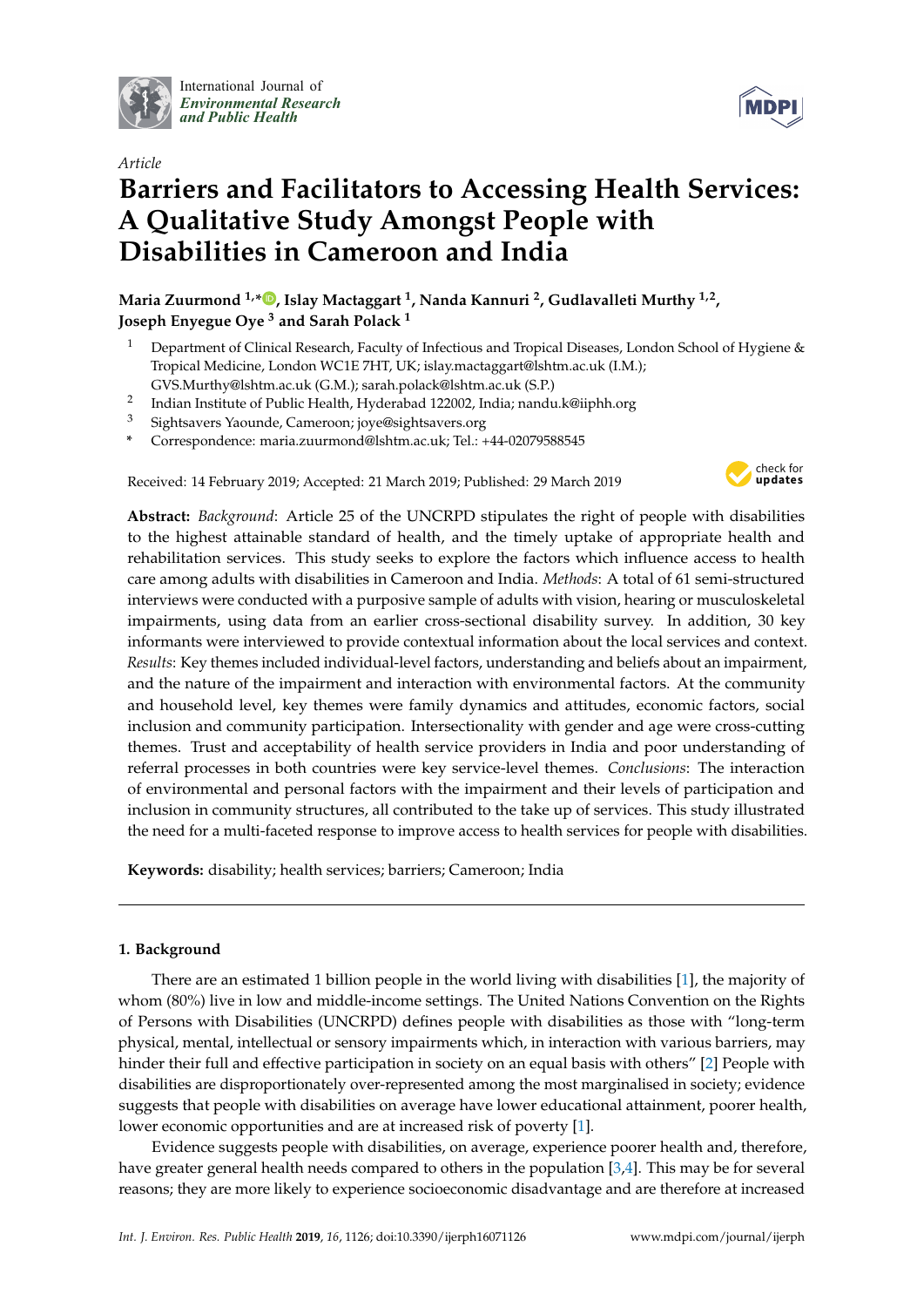risk of conditions associated with poverty and underlying health conditions or impairments that may lead to other health consequences (for example spinal cord injuries increase the vulnerability to pressure sores). At the same time, some people with disabilities also have additional healthcare needs related to their underlying health condition or impairment such as specialist ophthalmic or audiometric interventions, or physical rehabilitation. These specialised interventions can be instrumental in facilitating independence, social and economic participation and quality of life [\[5\]](#page-11-4).

Article 25 of the UNCRPD stipulates the right of people with disabilities to the highest attainable standard of health [\[2\]](#page-11-1). In addition, it articulates the right of all people with disabilities, including those in rural areas, to the provision of quality health services available as close as possible to their own communities [\[2\]](#page-11-1). Health is a core focus of the Sustainable Development Goals (SDGs) and Goal 3 includes a call to improve access to healthcare services for all through Universal Health Coverage. The SDGs explicitly emphasise 'leaving no one behind', with people with disabilities identified as a particularly vulnerable or marginalised group [\[6\]](#page-11-5) at risk of poor access to health care. It is therefore essential to understand and meet the health and rehabilitation needs of people with disabilities globally if the SDGs are to be achieved.

The timely uptake of appropriate health and rehabilitation services can be important for maximising functioning, participation and improving quality of life. Despite international commitments to access to health care for all, there is evidence to suggest that people with disabilities face a range of physical, financial, communication and attitudinal barriers which limit their access to healthcare services [\[7\]](#page-11-6). However, there is limited evidence available exploring in-depth the individual, family and community factors that influence whether adults with disabilities seek health services in Low and Middle-Income Countries (LMICs) [\[8](#page-11-7)[–12\]](#page-12-0). Understanding this important for informing the design and implementation of disability-inclusive health care programmes.

To address this gap, this study seeks to explore the factors which influence access to health care among adults with disabilities in Cameroon and India.

# **2. Methods**

#### *2.1. Conceptual Framework*

In our study, we draw upon two key frameworks to explore decision making related to health care seeking. Firstly, the socio-ecological framework [\[13,](#page-12-1)[14\]](#page-12-2) outlines the interactive effects of personal and environmental factors at different levels: individual, interpersonal, community and organisational. In this study, the emphasis was at the level of micro-systems; with a focus on the individual and their perspective on their interaction with the family and community. Secondly, we draw upon the World Health Organisation's International Classification of Functioning, Disability and Health (ICF) framework [\[15\]](#page-12-3), which conceptualises a person's level of functioning and disability as a dynamic interaction between their health condition, environmental and personal factors.

#### *2.2. Study Settings*

In Cameroon, a study was undertaken in Fundong Health District in the North-West region, one of two English-speaking regions in the country with an estimated population size of 125,604. Cameroon is ranked 153 (out of 185) in the United Nations Human Development index [\[16\]](#page-12-4) with a life expectancy of 58.1 years [\[17\]](#page-12-5). The North-west region is a predominately rural (63% of the region) mountainous area, heavily reliant on agriculture and subsistence farming as the main source of livelihoods. There is a strong traditional organisation of chiefdoms. The main ethnic group in Fundong is the 'Kom' who have a matrilineal kin system. The main ethnic group in Bamenda is the 'Kom' who have a matrilineal kin system. The estimated all-age prevalence of disability is 10.5% [\[18\]](#page-12-6). The health system is pyramidal with central, regional and district level services. At each level, there is a mix of government and private health facilities. There are no rehabilitation services in the government health facilities; there is one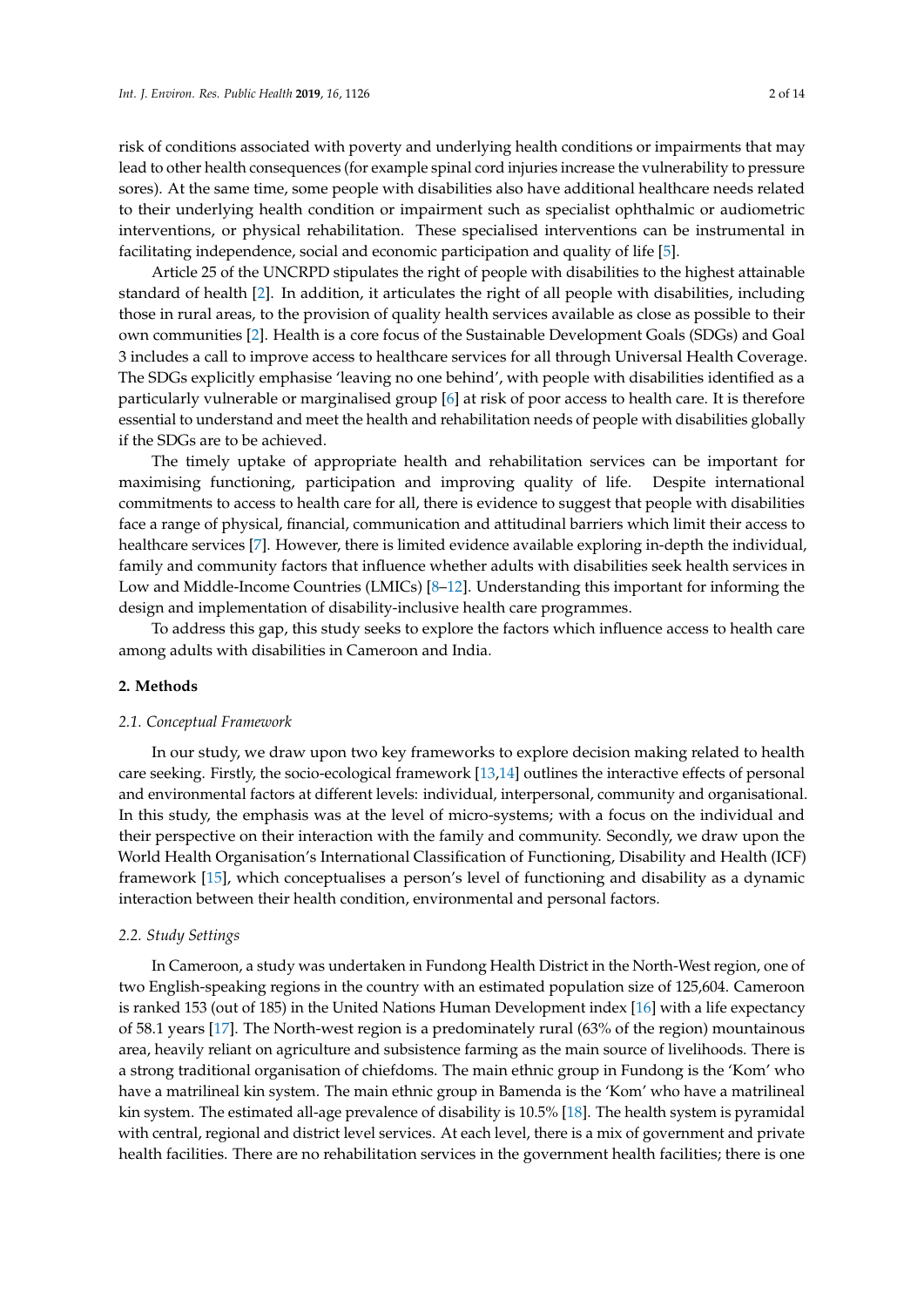large faith-based hospital which offers rehabilitation services, and a number of NGOs also provide support, which includes providing assistive devices.

In India, a study was conducted in the Mahabubnagar District, Telangana State, India. India is ranked 131 in the United Nations Human Development index [\[16\]](#page-12-4) with a life expectancy of 69 years [\[17\]](#page-12-5). The majority (85%) of the population in the Mahabubnagar district live in rural areas and approximately 48% are literate [\[19\]](#page-12-7). The estimated all-age prevalence of disability is 8.4% [\[18\]](#page-12-6). Healthcare is a mixed services model as there is no national health service. There is a socioeconomic gradient with the wealthier people preferring private health care and poorer people more commonly seeking public health systems. Usually, the more deprived areas depend on public health systems, and a significant proportion of people still depend on village level health practitioners. Rehabilitation services are mostly provided by the government systems supported by the NGO sector, whilst the certification and grading of disabilities are done through the government health system.

# *2.3. Study Participants*

This study built on earlier large-scale surveys which aimed to assess the prevalence and impact of disabilities in two contrasting LMIC settings; one African and one Asian setting. The methodology and results of these surveys are available in detail elsewhere [\[3,](#page-11-2)[18\]](#page-12-6). Briefly, in each setting, approximately 4000 people were sampled using standard sampling methods and assessed for disability through (i) self-reported limitations in functioning using the Washington Group Extended Set on Functioning and (ii) clinical assessment for vision, hearing, musculoskeletal impairments or depression. Participants were considered to have a disability if they reported a lot of difficulties/inabilities functioning in the core functioning domains or if they had moderate or worse vision, hearing, musculoskeletal impairment. Participants identified as having an impairment were referred to accordingly. In Cameroon, they were referred to a large faith-based hospital in the district for free or subsidised services. In India they were referred to medical and rehabilitative services available in the region; a mix of governmental and private services. Although data on referral attendance was not collected, these follow up discussions with health professionals and participants suggested that uptake was likely to be low.

For this qualitative study, we selected adults with vision, hearing or musculoskeletal impairments identified in the survey. Purposive sampling was used to ensure representation from men and women and different age groups, impairment types and distance from the main health services. In total, we selected 30 participants from 12 villages in Cameroon and 31 from 10 villages/Mandals in India. Additionally, 12 key informants in India and 18 key informants in Cameroon were interviewed to provide contextual information about the local services and context. These included representatives from the ministry of health and social service, NGO providers, clinical staff, and representatives from disabled people's organisations.

Table [1](#page-3-0) shows characteristics of the study population. All 30 participants in Cameroon had a moderate or severe vision and hearing or musculoskeletal impairment identified through clinical assessment. In India, 27 participants had moderate or severe impairments and four had mild impairments. In Cameroon 5 people reported having an impairment from birth, 17 reported acquiring their impairment during their adult lifetime and 5 attributed it to ageing. In contrast in India, 14 people identified as having an impairment from birth/early childhood, 8 acquired this during their adult lifetime and 9 attributed it to ageing. The average age of the sample was 51 years in Cameroon and 49 years in India. Overall levels of education were low: 43% with no education, 47% with primary education and 3% with secondary education in Cameroon; and 65% with no education, 13% with primary level education, and 23% with secondary education in India. A total of 67% of the Cameroon sample had worked in the last 12 months and 61% in India.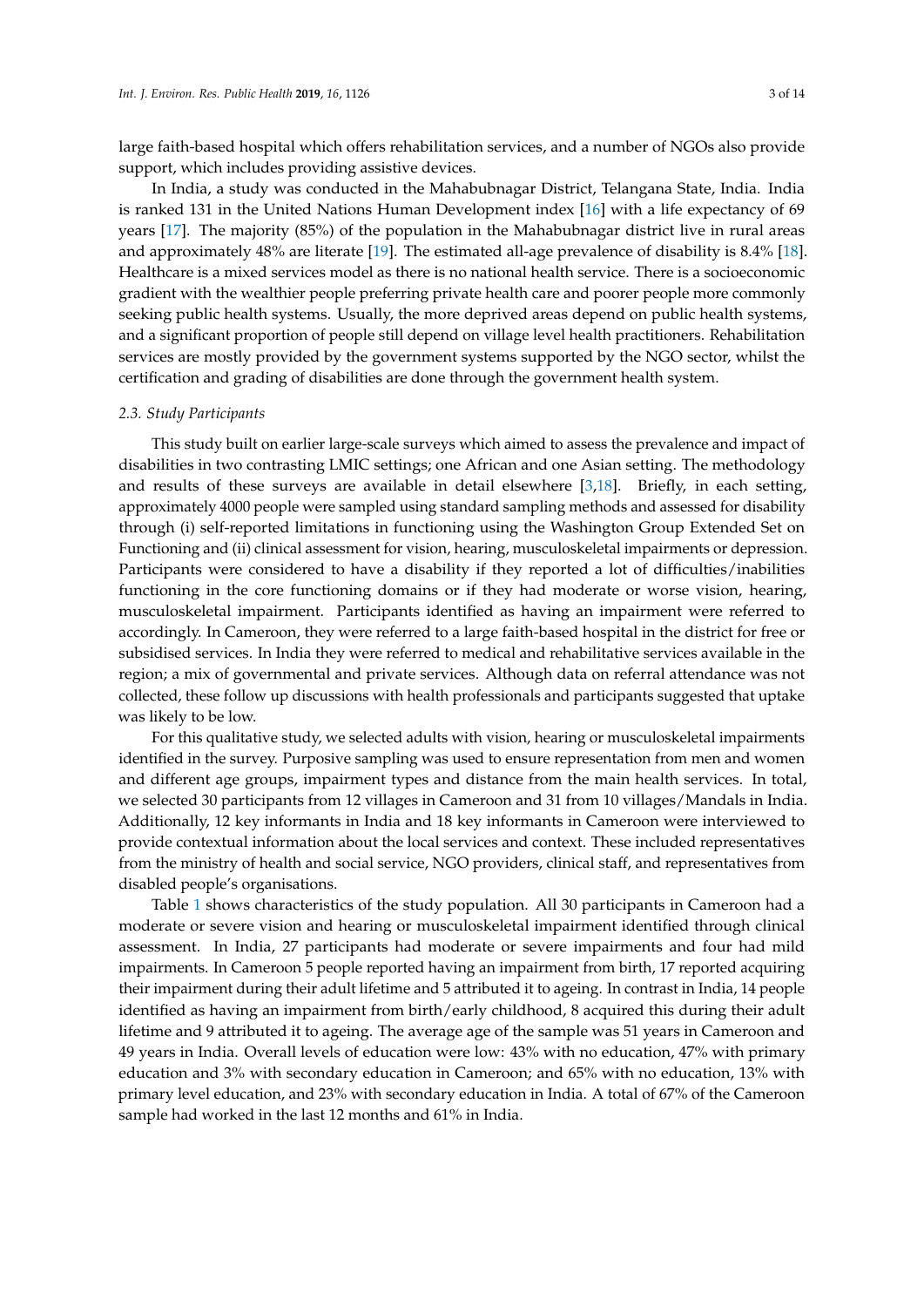<span id="page-3-0"></span>

| <b>Country/Impairment Type</b> | Male     |           |                | Female |           |                |                |
|--------------------------------|----------|-----------|----------------|--------|-----------|----------------|----------------|
| Cameroon                       |          |           |                |        |           |                |                |
|                                |          | $19 - 35$ | $36 - 60$      | $61+$  | $19 - 35$ | $36 - 60$      | $61+$          |
| Hearing                        | Moderate |           |                | 1      | 1         | $\overline{2}$ | 1              |
|                                | Severe   |           |                |        |           |                | $\overline{2}$ |
| Vision                         | Moderate | 1         | 1              | 1      |           | 1              |                |
|                                | Severe   |           | $\overline{2}$ | 3      |           |                |                |
| Musculoskeletal                | Moderate | 1         |                |        | 1         | 2              | 1              |
|                                | Severe   | 3         | $\overline{2}$ | 1      | 3         |                |                |
| India *                        |          |           |                |        |           |                |                |
| <b>Hearing</b>                 | Moderate |           | 1              | 1      |           |                | 1              |
|                                | Severe   |           | $\overline{2}$ |        | 3         | $\overline{2}$ |                |
| Vision                         | Moderate |           | 1              |        |           | 1              |                |
|                                | Severe   | 1         | 1              | 1      |           |                | 1              |
| Musculoskeletal                | Moderate | 2         | 1              |        |           |                |                |
|                                | Severe   | 1         | 1              |        |           | 1              |                |
| Multiple                       | moderate |           |                |        |           |                |                |
|                                | severe*  |           |                |        | 1         | $\mathcal{L}$  |                |
| Totals                         |          | 9         | 13             | 8      | 9         | 11             | 7              |

**Table 1.** The samples for Cameroon and India.

\* India sample included 4 interviewees only identified as a mild disability with Washington Group questions.

# *2.4. Data Collection*

Semi-structured interviews were conducted approximately 2–3 months after the disability prevalence surveys; in November 2013 in Cameroon and in June 2014 in India. Interviews were conducted by two interviewers at each site: one local and one UK researcher. They lasted approximately one hour and were conducted in the respondent's homes in the local language of Kom or pidgin English (Cameroon) and in Urdu or Telugu (India). Interviews were recorded and detailed notes were also taken to facilitate the discussion of key issues at the end of each day with translators.

The interviews covered a broad range of questions about participation in family and community life, access to health services, and access to livelihoods. The focus of this article is on access to health services. All interviews were conducted in the home setting and were conducted, to the extent it was possible, in a private setting.

We were unable to conduct direct interviews with five selected participants: in four cases this was because the person had a profound hearing impairment and was unable to use sign language, and in one case the person had an intellectual and communication impairment. For these participants interviews were undertaken with their primary caregiver.

#### *2.5. Analysis*

Interviews were audio-recorded and transcribed into English. In India a double transcription was conducted; into the local language first and then into English. Interview transcripts were coded by one lead researcher (UK-MZ), and key themes and sub-themes were checked and verified with the local researcher in each country (NK). A thematic analysis of key issues was undertaken using an iterative process of both a priori codes and emergent new themes which emerged from the analysis of the data, in line with good practice for qualitative data analysis [\[20\]](#page-12-8). The data were further interrogated against attributes which included the type of impairment, the level of severity of the impairment, the gender, and age. NVivo 10 software (QSR International, Burlington, MA US) was used to manage the data.

# *2.6. Ethics*

Ethical Approval for the study was granted by The London School of Hygiene & Tropical Medicine (6207, London, UK), National Ethics Committee for Research in Human Health (2013/03/084/1/CNERSH/SP CNERSH, Cameroon), Cameroon Baptist Convention Health Board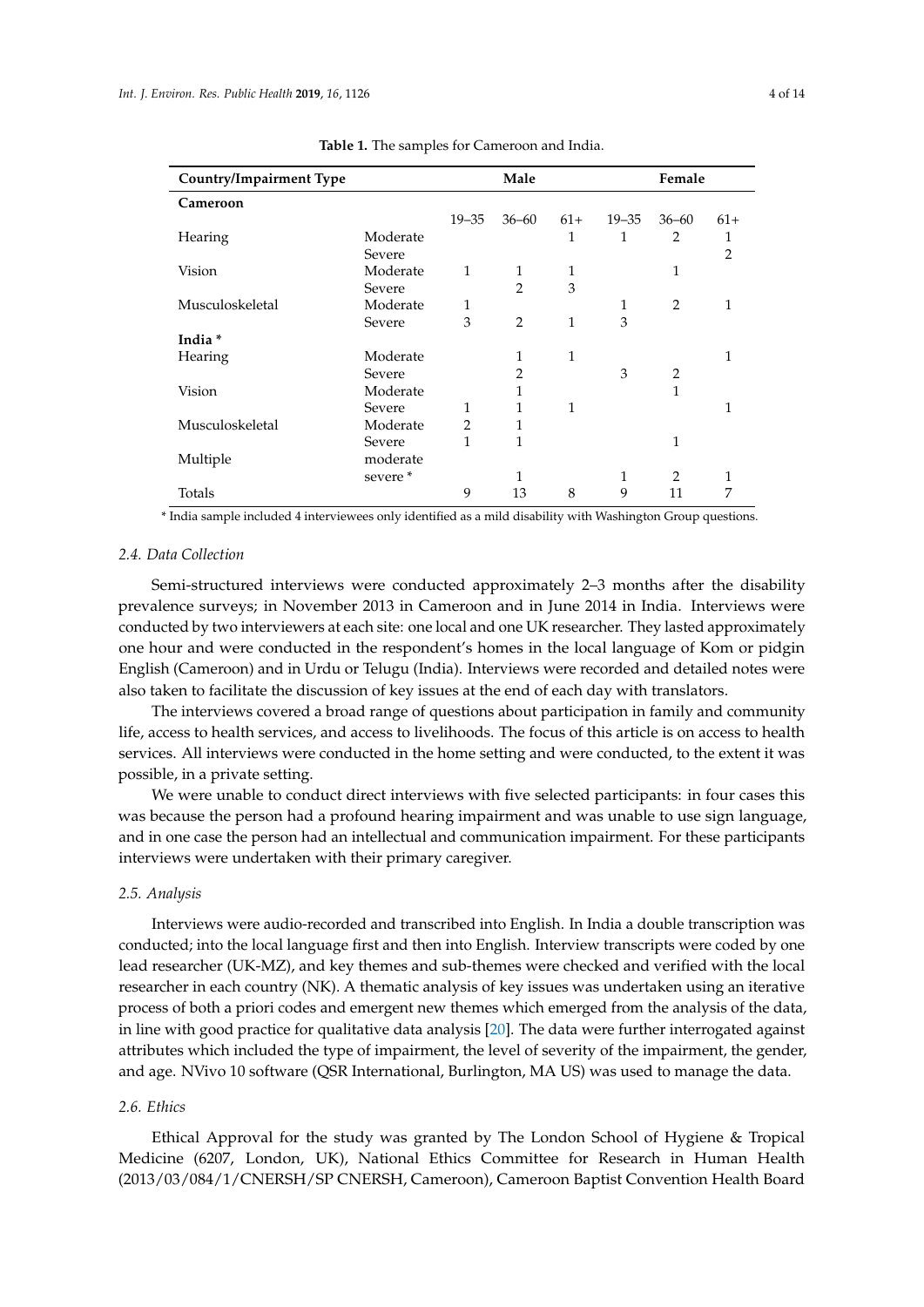Institutional Review Board (2013-07), Indian Institute of Public Health Hyderabad Institutional Ethics Committee and the Government of India Health Ministry Screening Committee.

#### **3. Results**

During the interviews, the respondent's experience of accessing general health services and impairment-specific services (e.g., hearing aids for hearing impairment) were often discussed together rather than as separate issues. Further, the factors that influenced the uptake of those impairment-related services that participants were referred to in the survey were interwoven into their narratives about access to health care more generally, as opposed to the two being clearly delineated. Where there was a clear differentiation, we have sought to highlight this, but in practice, their impairment, such as poor vision, was often part of a continuum of health care needs, including other illnesses, with a variety of common and overlapping factors impacting on decisions to seek health care.

# *3.1. Individual Level—Beliefs and Understanding*

Individual beliefs about their impairment shaped participant's decisions to seek care and treatment. In both settings, it was not uncommon for traditional treatments to be sought, alongside, or instead of, biomedical options for treatment. Most commonly, there was poor biomedical understanding about their impairment or underlying health condition, and of treatment options available to them. This, in turn, meant they were less likely to seek biomedical treatment, illustrated here by one woman in her thirties in India, who delayed seeking a diagnosis for poor vision for five years because *"my village people told me that, because my mother and mother-in-law died, I cried a lot, and that is the reason there was more water in my eyes"*.

Traditional medicine and remedies and private medicine sellers were commonly discussed as a preferred treatment option in the Indian context; for example, one woman described her preference to use either honey or goat's milk to treat her eyes, in part, because she feared that she might need an operation if she attended the hospital.

The beliefs and understanding of other household members were also influential; any decisions to seek health or rehabilitation services were commonly made at the family level, and not by the individual. In this context, disability-related stigma emerged, sometimes acting as a barrier to the uptake of services:

*The family members of the person who is disabled really act as a big barrier, because they look at them like nothing good can come out of them. They look at them as pythons and ill omens, so they are not willing to spend a dime on those who are disabled.* (KI, Cameroon)

# *3.2. Prioritisation of Competing Demands for Health Care*

Another common reason for delayed health-seeking behaviour related to impairments, for example, the gradual loss of vision, was competition for treatment for other health conditions. Priority was commonly given to treating acute conditions, or conditions perceived to be more urgent. This was most noticeable among older people interviewed in India, who, for example, wanted to treat their diabetes or high blood pressure. In contrast, they were often willing to cope with a decline in vision and hearing, which some participants seemed to have adapted to. In one-third of interviews in Cameroon and half of those in India, there was evidence of a 'weighing up' process of competing demands for health care. This was illustrated in India by the case of a 65-year-old woman who had not accessed the free ophthalmic services offered for her severe visual impairment, and yet she was prepared to travel on four buses, for several hours unaccompanied, to have treatment for a kidney condition.

Again, this prioritisation process was not only made at the individual level, but also at a household level, in both settings. For example, a case in Cameroon, where two sisters (>50 years) one with vision impairment and the other with a severe physical impairment ran their household together.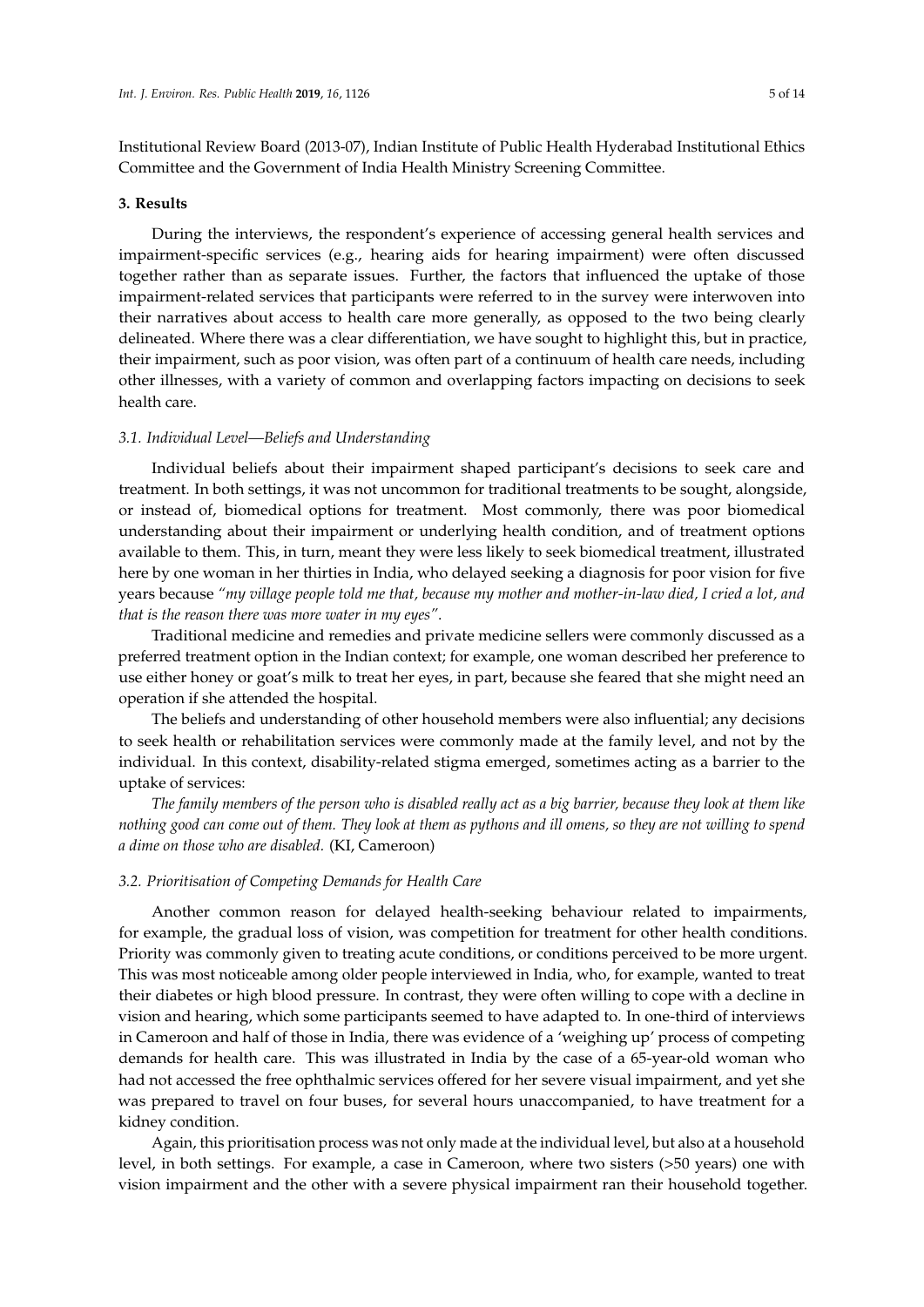They described prioritising payment for the health needs of their brother's six children over their own health needs. Over the last year, they had paid for three of the children to attend hospital, yet had not attended health services for themselves, even, for example, when experiencing eye pain. In India, an older woman explained that an acute health condition, such as a fever, would be immediately treated. However, despite free treatment being available, she was still waiting several years to have a second cataract treated and was dependent on family members to make the decision and accompany her:

*None of them show concern if I am laying on the bed. They will take me to the hospital when I am sick for two or three days. They will say they don't have money, both my son and daughter-in-law say it. If you treat my eyes, I would be so grateful,* . . . . . . *I have blurred vision.* (India, Female, 55 years, waiting for a second cataract operation)

There also appeared to commonly be an adaptation to, and more 'acceptance' of chronic conditions, such as gradual loss of vision, and especially conditions that were perceived to be an inevitable part of the ageing process.

#### *3.3. Type and Severity of Impairment and Interaction with the Environment*

The decision to seek care also depended on the type and severity of impairment, the interaction with the physical environment, and the extent to which this then impacted on functioning and participation, and particularly in income generation. Both study settings were predominantly rural, and where subsistence farming or daily labouring was the norm, adults with musculoskeletal impairments faced greater difficulties working because of the terrain and distances they had to walk. Related to this, participants seemed to be more motivated to seek treatment for physical impairments to enable them to continue working. In contrast, people with a profound hearing impairment faced fewer difficulties with working and were seemingly less motivated to seek health/rehabilitation interventions. This was explained by one older woman with a profound hearing impairment who had not sought treatment:

*I do all my things. The only problem is that if someone is calling for me from afar, I will not be able to hear the person, except if the person comes very close and touches me........*(Female Cameroon, Profound heating impairment (Case 4803), 55 years)

For people who acquired an impairment, a very substantial proportion of our sample, the tipping point in finally deciding to seek treatment was when the impairment finally limited their ability to work. This is illustrated by an 81-year-old blind man in Cameroon, who lived with his wife and two grandchildren; his vision had deteriorated over the past 16 years but he was only now finally seeking treatment as, due to his poor vision, he could no longer work on the farm.

#### *3.4. Family-Level Interaction*

Despite the different social-cultural contexts, an almost universal finding from interviews in both settings was the key role of the family in decision-making about health-seeking behaviour; it was rarely the individual alone who made the decision. This was often linked to economic decision making, whereby the person responsible for the household finances made the final decision. Family members might typically be expected to come together to pay for health services:

*I went to the hospital and they gave me some eye drops.*

*And now that they ask you to come for an operation, what do you plan to do?*

*Whenever I get the money, I will go for the operation.*

Are you planning to go and have the operation soon?

*I am waiting for my children to come during this break (Christmas) and raise some money so I can go for the operation.*

(Case 171601, Male, 81 years, Blind with moderate hearing impairment, Cameroon)

The role of household members was also crucial for accompaniment to health services. This was an enabling factor to accessing health services for a number of reasons; a female might not be expected to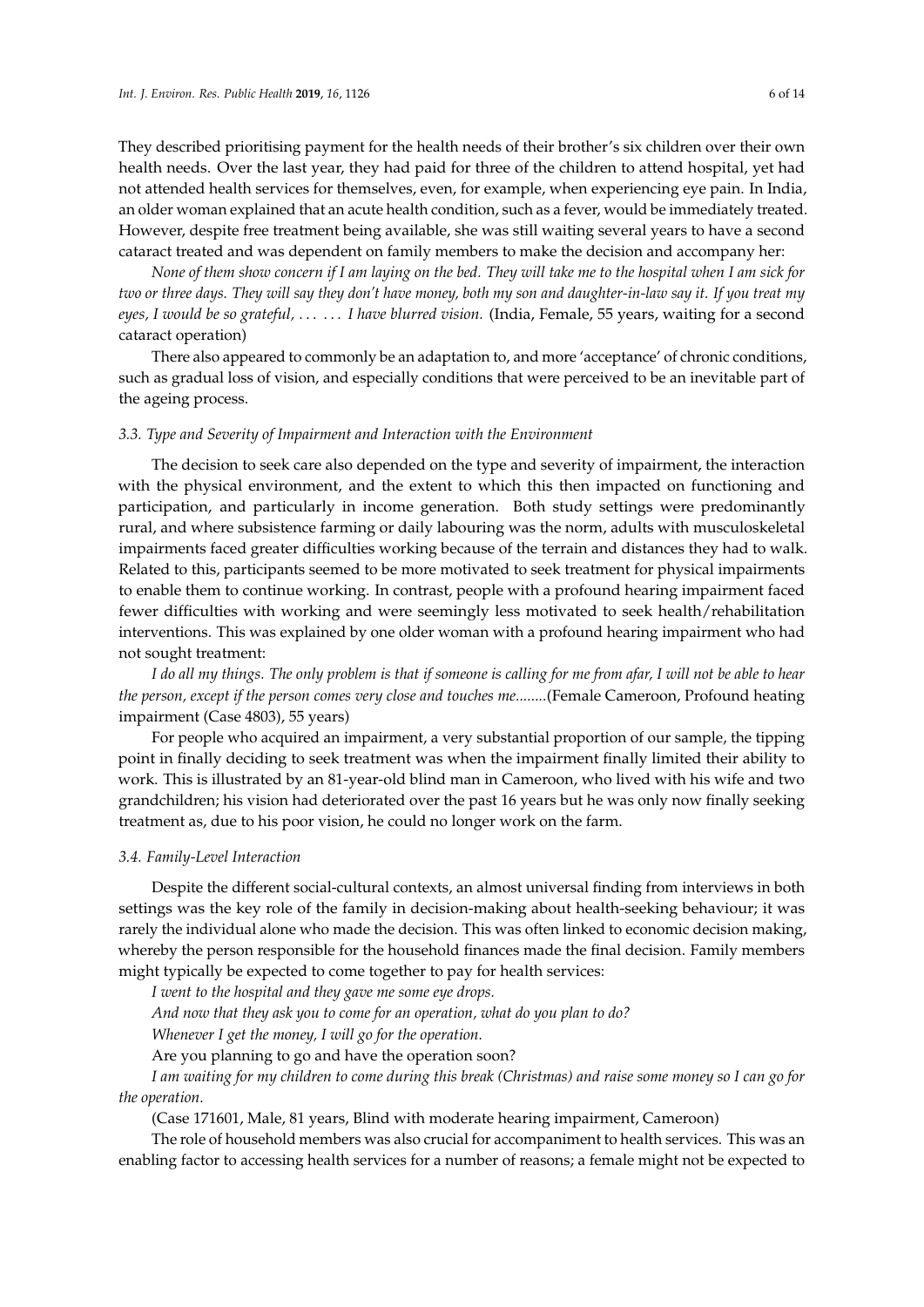access a service alone, an impairment might mean extra help was needed with travel or communication, or an expectation that they would need extra help in accessing a service in an unfamiliar setting.

Overall, in Cameroon, most people described feelings supported by family members. In fact, all participants who had acquired their disability during their adult life and who had previously lived independently had returned to their families to be cared for. In contrast, in India, older people were more likely to comment on their health needs being less prioritised within the family and feelings of being a burden on the family. The older person's heath appeared to be devalued. This was illustrated in the Indian context by an 82-year-old man who had not taken up his free eye treatment, instead, his daughter-in-law reflected the need to prioritise her treatment over his:

*My father-in-law has already reached his last days, so what is the use of doing this* [taking him for a referral]. *I want to go to a private hospital and get a check-up*. (India, Daughter-in-law with moderate visual impairment, reflecting on her father-in-law (Case 2508001).

#### *3.5. Economic Factors*

The financial cost of accessing treatment was a commonly identified barrier, but the issue was complex and nuanced in both settings. It included both the individual and household's knowledge and expectations about costs for treatment, the nature of economic decision-making at the household level, and opportunity costs associated with taking time off work to seek treatment. Paradoxically, in India, although one-third of interviewees said that cost was a major barrier to accessing health services, almost every person said they would prefer to pay for private health services, rather than free government services, which was related to issues of trust, further discussed below. This was not the case in Cameroon, where people were happy to use the local government or a faith-based hospital service. However, in Cameroon, in a third of interviews, there was a low level of knowledge about the cost of treatment and a common perception that any treatment would be expensive and unaffordable:

Have you ever tried to find out how much you need to go to the hospital for your eyes to be treated?

*No, I have never found out.* (Code 320402, Male, 50 yrs., Blind, Cameroon)

*People usually tell me that even if I take 10,000frs to the hospital it will not be enough and besides I just think that the problem cannot be solved in the hospital.*

Is there any other reason why you have not gone to the hospital?

*Also, one of my sisters had the same problem and she complained to the husband, the husband said there was no money that it entails a lot to treat the ear*. (Female, 55 years, profound hearing impairment, Cameroon)

There were examples in Cameroon of people accessing community group savings schemes to pay for treatment, but this was less evident in India. Although there was a disability pension in India, it was largely targeted at those born with a disability, and few interviewees were in receipt of this pension, nor were members of disability-specific support groups.

#### *3.6. Social Inclusion and Participation in the Community*

Social inclusion and participation were key themes which emerged from exploring community-level factors that shaped access to health. Overall, the level of community social support and participation for the person with the disability varied between the two sites. In Cameroon, there were higher levels of participation in community life, with most interviewees providing examples of community and social support structures available to them, such as memberships of Disabled Persons Organisations (DPOs), village savings schemes and church groups. These networks also facilitated access to health services, for example, membership of village savings schemes which enabled access to funds to cover health care costs, and through memberships of DPOs, there was a greater awareness of services available, and of rights to services. In contrast, in India, the person with the disability, and particularly older people, more often expressed the view that they felt they were a burden on family members, and that their ailments were not prioritised at the household level. No one interviewed was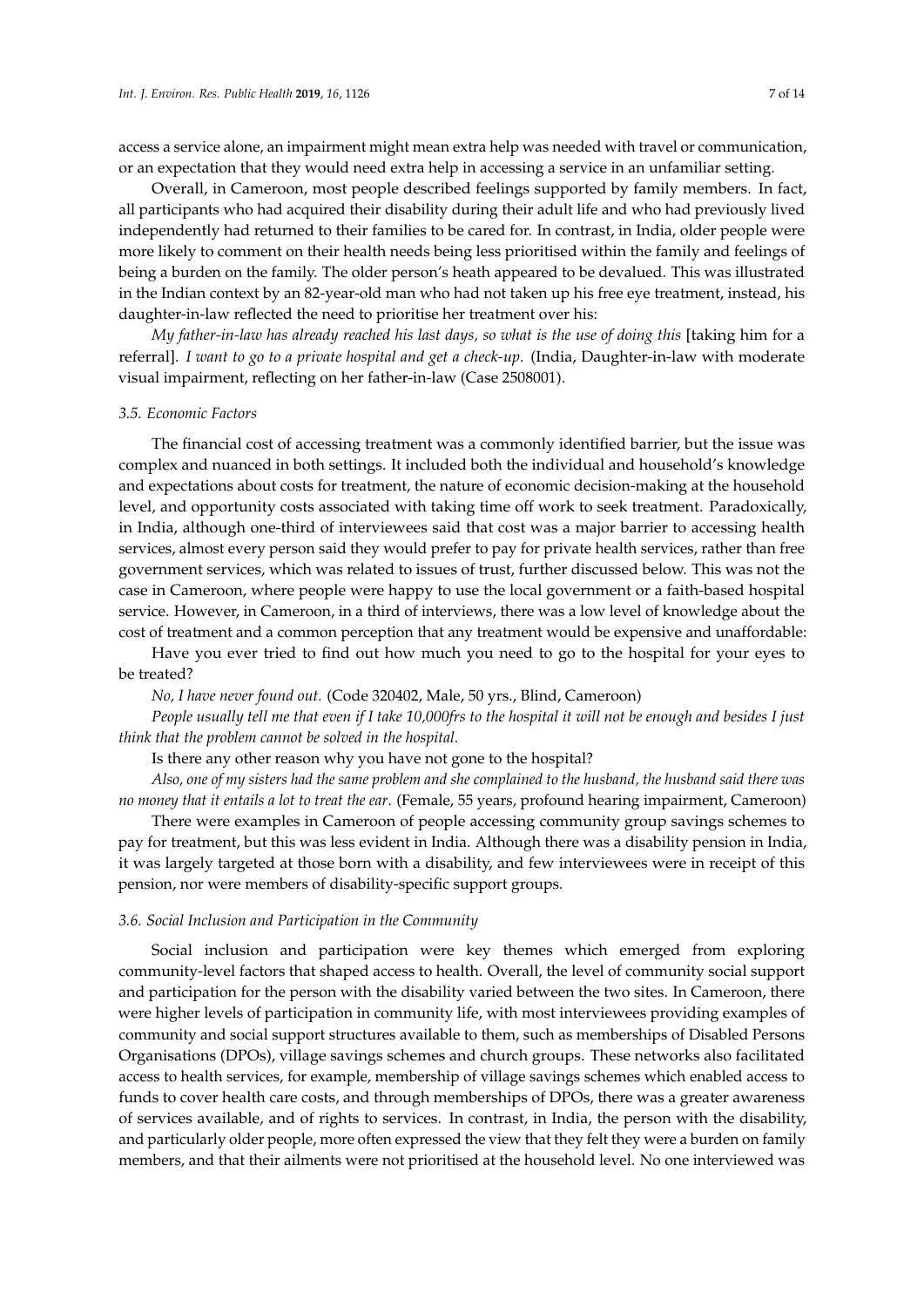a member of any kind of support group and there was little evidence of participation in community structures, such as local savings groups or local village committees.

#### *3.7. Interaction with Service Providers*

Key themes related to engagement with the health service providers were trust and acceptability; and here there was also contrast between Cameroon and India. In Cameroon, people were generally positive about the quality of the local health services, including the attitudes of staff. This was particularly the case in relation to the local faith-based hospital in the study area, which had a good reputation. In contrast, in India, the complexity of the health care provision, both government and private related, was reflected in a varied prior experience of health care provision. Trust emerged as a major issue in the India context, linked with perceptions of the service quality. Even the extremely poor were willing to take out a loan to pay for a service rather than using a free government service. This issue of trust appeared to be a key factor behind the non-uptake of the referrals for free services given during the survey in India. Lack of trust appeared to be related to perceptions of free government services being of poor quality, and/or to previous experiences of not being treated with dignity in their contact with free public health services. This was illustrated by the case of two female cousins, one with profound and another with severe hearing impairment:

*A free service is provided, but we feel free services are not up to mark in treating the patients. So, we wish to go for paid services because paid services are worth it*. (Case 380529, India)

Interestingly, by the end of this interview, once a rapport had been developed, both women said they would be willing to take up the treatment if the interviewer was involved in the treatment:

*Are you people treating us? If there are other people treating us, then we may not visit the facility* . . . *it will be difficult to trust them. As you communicated well with us, and you know our problem, it will be easier for you to treat us, rather than a new person. You can give us good medicine.*

Further, in India, in a small number of cases, there was some concern and fear that having treatment might preclude their eligibility to the disability or pension allowance, and being able to access these was a key priority for them.

# *3.8. Referral Processes*

All interviewees had received referrals to health/rehabilitation facilities as part of an earlier survey and there was commonly considerable confusion about the referral process for various reasons. People had commonly lost the referral form and did not fully understand the referral process and procedural issues, such as the time and day to attend appointments. There was still a perception by some participants that they would be required to pay for services even when they were, in fact, free, and in India, there was quite some confusion about whether transport was provided and accompaniment for the referral; there was an expectation based on prior government camps in the area, that all transport would be free.

#### *3.9. Gender and Health Care-Seeking Behaviour*

The intersectionality of gender and disability emerged in both sites and impacted upon care-seeking behaviour, manifest in different ways. The 'Kom' culture in North-West Cameroon is matriarchal, and there were examples of women with disabilities living on their own, paying for their own health treatment, and accessing village savings schemes. However, in two-thirds of interviews with females in Cameroon, and almost every interview in India, women described their dependency on male family members for financial decisions at the household level, which affected their health-seeking behaviour.

Who makes the decision about going to the hospital in the compound? *My husband, but if he is absent, my son can take the decision.* Who covers the cost in the hospital?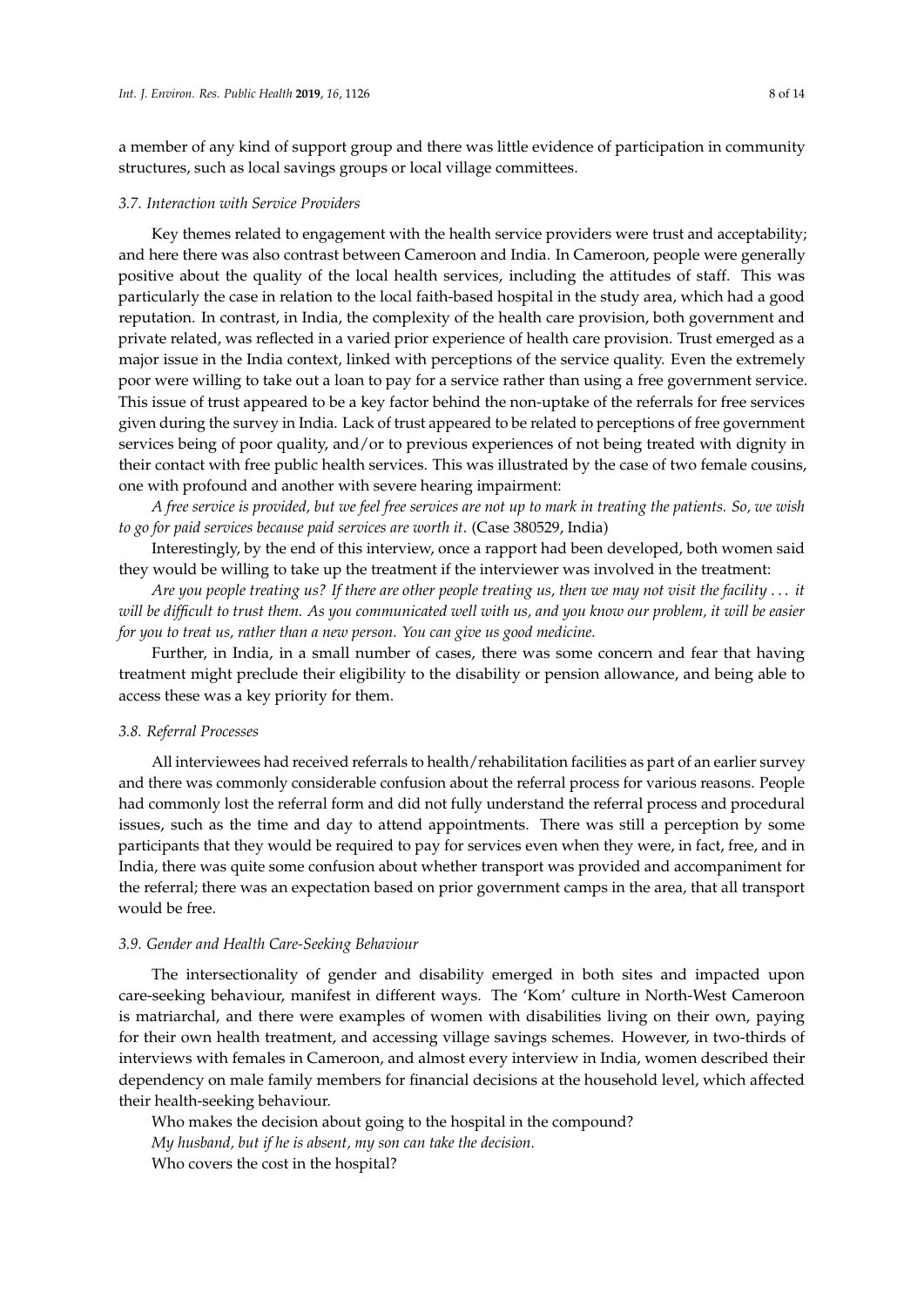*It depends on the person that took the decision for me to go to the hospital, if it is my child [son] who took the decision that I should go to the hospital, he pays*. REF 330802 (Female, 77 yrs., Cameroon):

Who makes the decision of whether you can go to hospital?

*If my brother says, then only I will go.*

I: Which brother? You have five brothers?

R: *All brothers. If all brothers say the same thing, I will go for a check-up.* Case 3805029 25-year-old female, with a severe hearing impairment, India)

A small number of interviews conducted with five younger women (19–35 years) born with a disability (3 India, 2 in Cameroon) illustrated their vulnerability in relation to accessing health services. Three of the five women were mothers who had been left by the father of the child and were dependent on their own family. This was illustrated in Cameroon by the case of a single woman aged 22 years, with a severe congenital physical disability. She lived with her grandmother and provided voluntary childcare for community members. Despite initial support from the Church for treatment of her impairment, her family were unable to afford a follow-up operation. She was recently diagnosed as HIV positive and '*pleaded*' with her father for funds to visit the hospital. At the time of our interview, she was struggling to find funds to return for HIV treatment and to take her son for testing. Another mother, in a neighbouring village, born with a mild physical impairment, described dropping out of secondary school because of difficulty with walking. As a single parent without a livelihood, she was dependent on her father financially for accessing health services. Her main concern was her own lack of economic empowerment to access health for her child's health and educational needs.

#### *3.10. System Level Factors*

The limited availability of specialist health and rehabilitation services, such as assistive devices and physiotherapy, and the weakness of referral systems were other key barriers identified as key themes in both settings, with the exception of eye care services. In Cameroon, there was no national government training programme for any therapists at the time of the study and there were only two physical rehabilitation centres nationally. A number of ministries are involved in the provision of services for people with disabilities and a lack of integration between health and social care services offers further challenges as illustrated by the complexity of the process required to access an assistive device in Cameroon:

If a woman needs a crutch to walk, who is responsible for providing this?

*"We (health services) are not responsible for giving her the crutch. We are responsible for assessing her. I don't know how far they go with the specialised services and what happens next. We don't know if social services pay for the surgery somewhere? I don't know if they give them a monthly stipend? That I cannot tell. At my level, all I can say is that this person has this level of incapacity."* (Senior district health staff KI01, Cameron)

In the India context, the picture was yet more complex with a plurality of health service providers available. Notions about the poor quality of services provided by the government facilities and providers, reliance on the private sector providers, lack of clear knowledge regarding the referral services and fear of losing the disability pension impacted the uptake of rehabilitation services.

#### **4. Discussion**

This two-country study illustrates the complex web of issues which affected the uptake of health and rehabilitation services among adults with disabilities. By comparing experiences in two very different contexts, we have drawn out similarities and differences in terms of how personal environmental factors can interact with impairments and how, in turn, this can affect uptake of health services. Key themes included individual-level factors; understanding and beliefs about an impairment/health condition, the impact of the interaction between the impairment and environment on participation and perceived urgency for treatment compared to other health conditions. At the community and household level, key themes were family dynamics and attitudes, economic factors, social inclusion and community participation. Intersectionality with gender and age were cross-cutting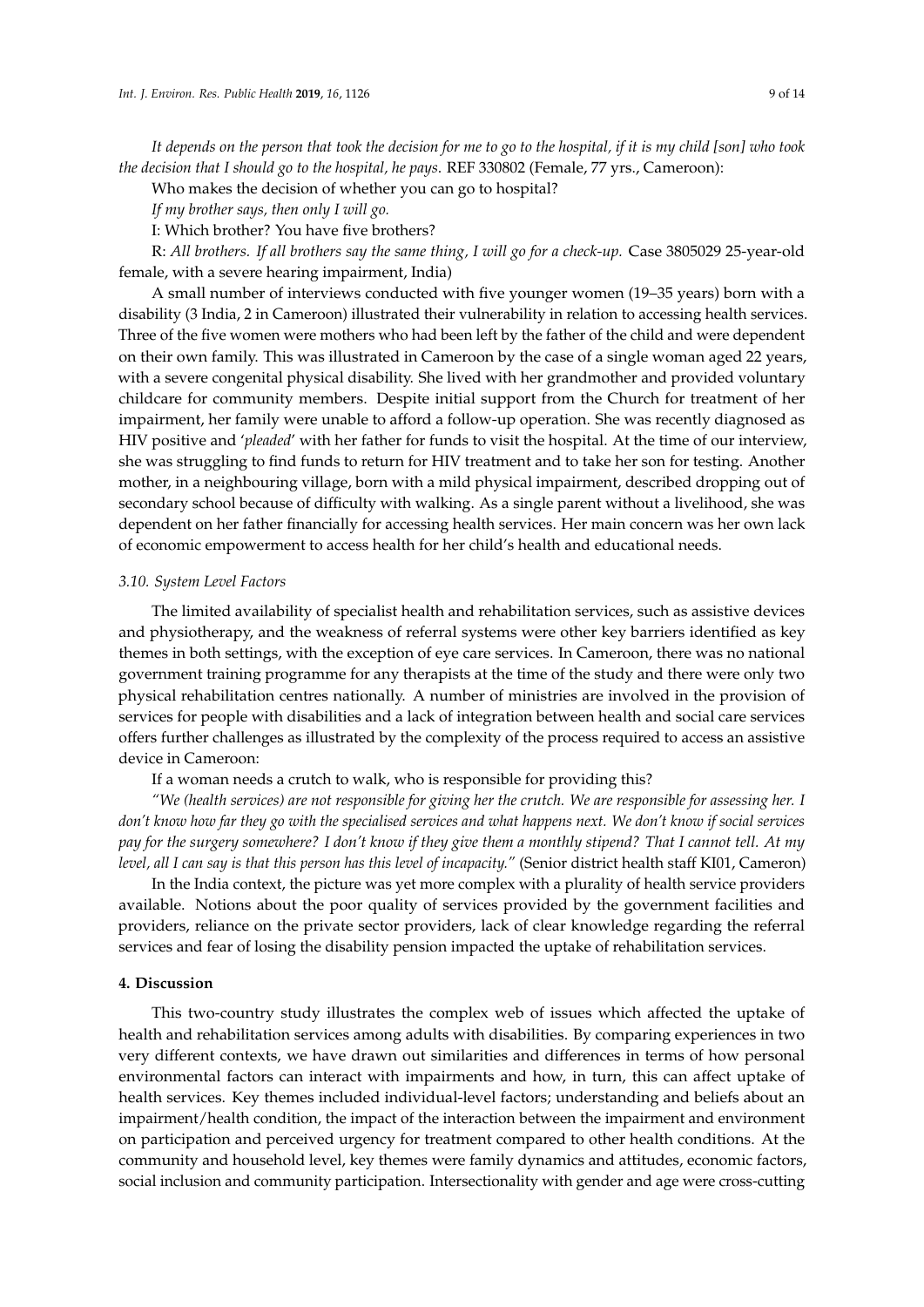themes. Trust and acceptability of health service providers, lack of knowledge about the referral process and limited rehabilitation services, were the main service-level themes.

Our findings regarding the role that beliefs and understanding about an impairment play in health decision-making align with previous studies which find these factors influence the timely uptake of treatment and care [\[8](#page-11-7)[,9](#page-11-8)[,21](#page-12-9)[–24\]](#page-12-10). For example, a study in Bangladesh found community and parental beliefs about their child's disability, including whether the treatment was really necessary or whether the child "would grow out of a disability", all influenced uptake of health-related services for the child [\[8\]](#page-11-7). Our study suggests additional challenges around understanding may have resulted from insufficient information given during the survey. Participants had been verbally informed about their need for services and where to seek these. However, there was still considerable confusion about the referral process and what to expect, particularly related to the costs of services. This concurs with studies in Malawi [\[25\]](#page-12-11) and Bangladesh [\[8\]](#page-11-7) following screening camps for children with disabilities, where confusion and misunderstanding about the referral process contributed to the non-uptake of referral. These findings highlight a critical need for more effective communication on referrals within surveys. To address this issue, a recent study in Malawi used a participatory approach to develop an intervention involving the use of counselling and information booklet [\[26\]](#page-12-12); this approach deserves attention within population surveys as well.

Aligning with the ICF model of disability [\[15\]](#page-12-3), the interaction between impairments/health conditions and the context influenced the extent of participation restrictions experienced by study participants. Our study suggests that this, in turn, influenced the level of motivation to seek health services. In these rural, predominantly agricultural settings people with physical impairments appeared to face greater difficulties participating in the work activities and consequently were more motivated to seek health/rehab services compared to those with vision or hearing impairments. We describe an apparent 'tipping point', whereby health care seeking behaviour, for someone who acquires an impairment, is often finally initiated when a person is no longer able to work. This concurs with a study in Bangladesh which showed that treatment was sought when an impairment impacted on a person's ability to work or conduct household activities, [\[27\]](#page-12-13), or where when there was a loss of independence [\[8\]](#page-11-7).

A hierarchy of health needs, both at the level of the individual and the family, was evident whereby acute health conditions were more likely to be prioritised over impairment-related services. This is perhaps unsurprising in low-income contexts where financial barriers to service uptake were evident. Further, adaptation to and 'acceptance' of gradual loss of functioning (e.g. vision or hearing) appeared to manifest in a lack of felt need for services—by individuals and family—especially when these conditions were perceived to be an inevitable part of ageing. This concurs with quantitative studies in LMIC which identified the lack of perceived need among older adults as a barrier to uptake of impairment related services, for example, cataract surgery [\[28,](#page-12-14)[29\]](#page-12-15). Our findings also align with a qualitative study among older adults in Egypt and South Africa which found high levels of independence and low perceived need for intervention despite severe vision impairments [\[30,](#page-12-16)[31\]](#page-12-17). This echoes the World Report on Ageing and Health which highlights that older people "develop their own behavioural and environmental strategies to compensate for declining function" [\[32\]](#page-13-0).

Social inclusion is central to the UNCRPD and is arguably essential for achieving SDGs [\[2,](#page-11-1)[6\]](#page-11-5). Our study demonstrates the facilitating role that inclusion in the community level, social initiatives and financial initiatives may play in health-care access; in Cameroon, engaging with the church and community groups, DPOs and village saving loan schemes enabled access to funds as well as increasing awareness of rights and availability of health services. In contrast, in India, where this community engagement did not seem to occur as much, people were more likely to report feeling a burden. These findings highlight the importance of community-based social and financial initiatives that are disability inclusive; ideally achieved by engaging with people with disabilities at all stages of planning, development and implementation.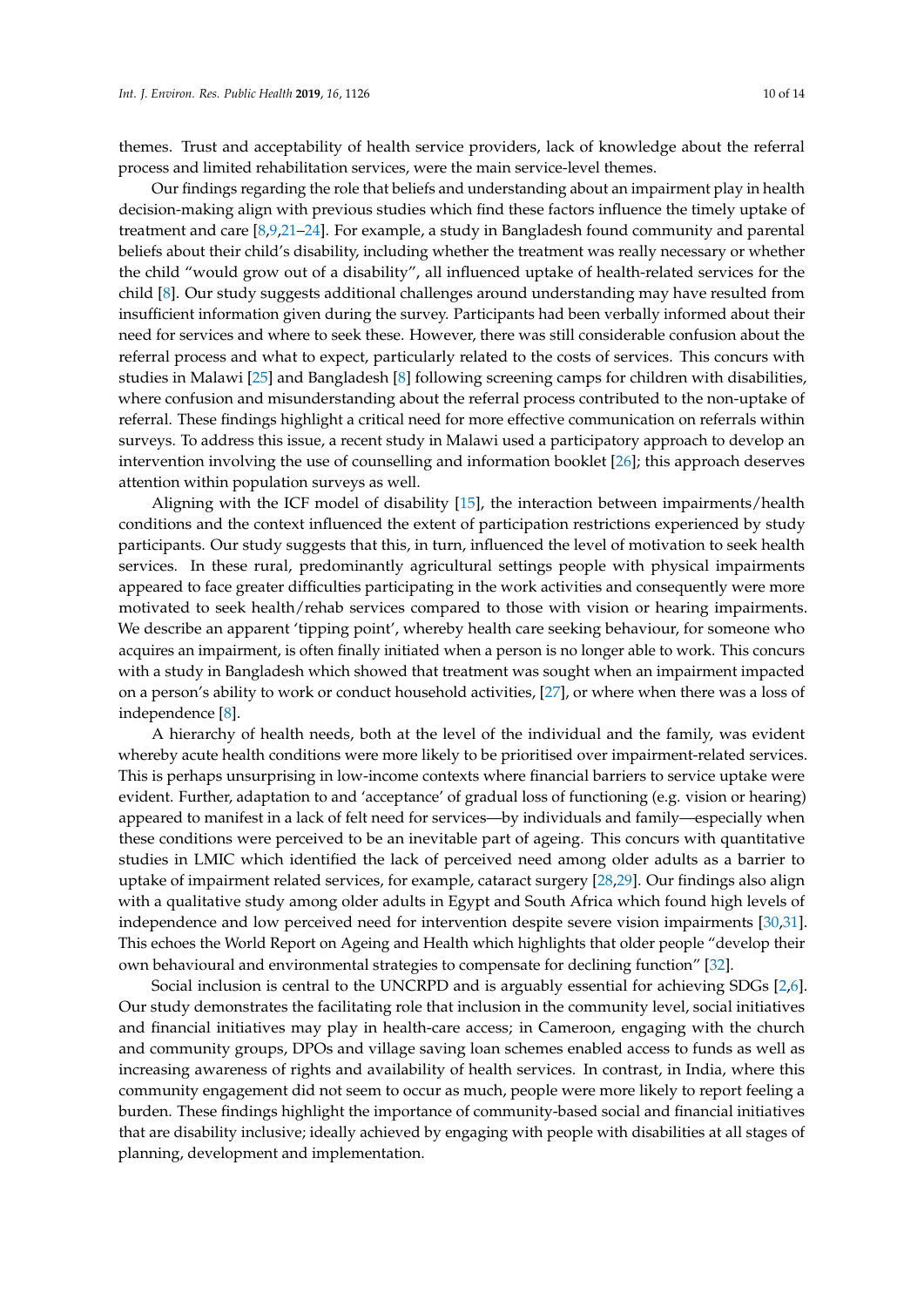Another key factor influencing health decision-making was the family and community context. The pivotal role of the family is similarly recognised in a limited number of previous studies on uptake of impairment related services [\[8](#page-11-7)[,9](#page-11-8)[,11,](#page-12-18)[21\]](#page-12-9). For example, a study with older people in Tanzania illustrated the role of family inter-generational relationships in the low uptake of free cataract surgery [\[11\]](#page-12-18); younger heads of households were the decision-makers and frequently prioritised the needs of younger members. The authors offered the concept of 'utility' as a reason for prioritising the treatment of younger members or male members who were able to work in a wider context of difficult economic conditions and this has also been highlighted in other studies [\[27,](#page-12-13)[31\]](#page-12-17). This concept of 'utility' may be a contributing factor in the current study in India, where elderly participants felt they were not prioritised for treatment within the family and instead commonly perceived themselves as a burden on the family.

Our study also highlights the intersectionality of disability with age and gender, which mirrors findings from a small number of other studies. A study with older adults in India showed that gender differences in health are likely to be modified by gender relations and kinship systems; older women with physical disabilities can be more dependent on other family members for care and support, and often have a lower status within the family, especially when widowed [\[33\]](#page-13-1). A study in Cameroon also indicated the particular vulnerability of women with disabilities [\[34\]](#page-13-2). There is a need for more nuanced research on the intersectionality of gender disability and ageing, which is context specific and takes into account kinship systems.

Economic factors are frequently cited as barriers to the uptake of health and rehabilitation services for people with disabilities services [\[35\]](#page-13-3). Given that people with disabilities are, on average, poorer and often have additional health care needs, they are likely to be disproportionately affected by financial barriers [\[36\]](#page-13-4). While financial factors were reported in both study settings, our study illustrates the complexity of issues which impact on a family's willingness to pay for treatment. The issue of trust in the health service provider can also play an essential role in decisions to not take up a free service and willingness to pay for a private provider, which has been shown in other studies [\[37](#page-13-5)[–39\]](#page-13-6).

# **5. Implications**

There are a number of implications and recommendations arising from these findings. Firstly, this research suggests that more chronic health conditions and impairments which have a more gradual impact on functioning may require a different health promotion strategy compared to acute conditions to stimulate the timely uptake of treatment. Second, any approach also needs to target the family, not just the individual, recognising family-level decision making processes and their role in facilitating access to treatment. Third, given the heterogeneity, a more nuanced approach to planning inclusive health services is required, moving away from an approach that 'one size fits all', for people with disabilities. This includes a better understanding of intersectionality in the context of health-seeking, for example, of disability and gender and disability and age. Fourth, communication about referral pathways needs to be improved in the context of population surveys. Additional investments in counselling about the condition and benefits of rehabilitation to the individual and family members coupled with a more focussed follow up may be important to facilitate referral uptake.

#### **6. Strengths and Limitations**

This study had several strengths. Qualitative data collection enabled an in-depth exploration of factors influencing health-seeking from two contrasting settings. We interviewed people with a range of impairment types and severity in order to explore different perspectives and reflecting the heterogeneity amongst people with disabilities. There were also limitations. Four people with a severe hearing impairment could not be directly interviewed due to lack of sign-language and instead, interviews were conducted with a primary caregiver which is likely to have brought a different perspective. Further, we did not include people with intellectual impairment or with mental health conditions in this study, and this should be the focus of future research on this subject. Another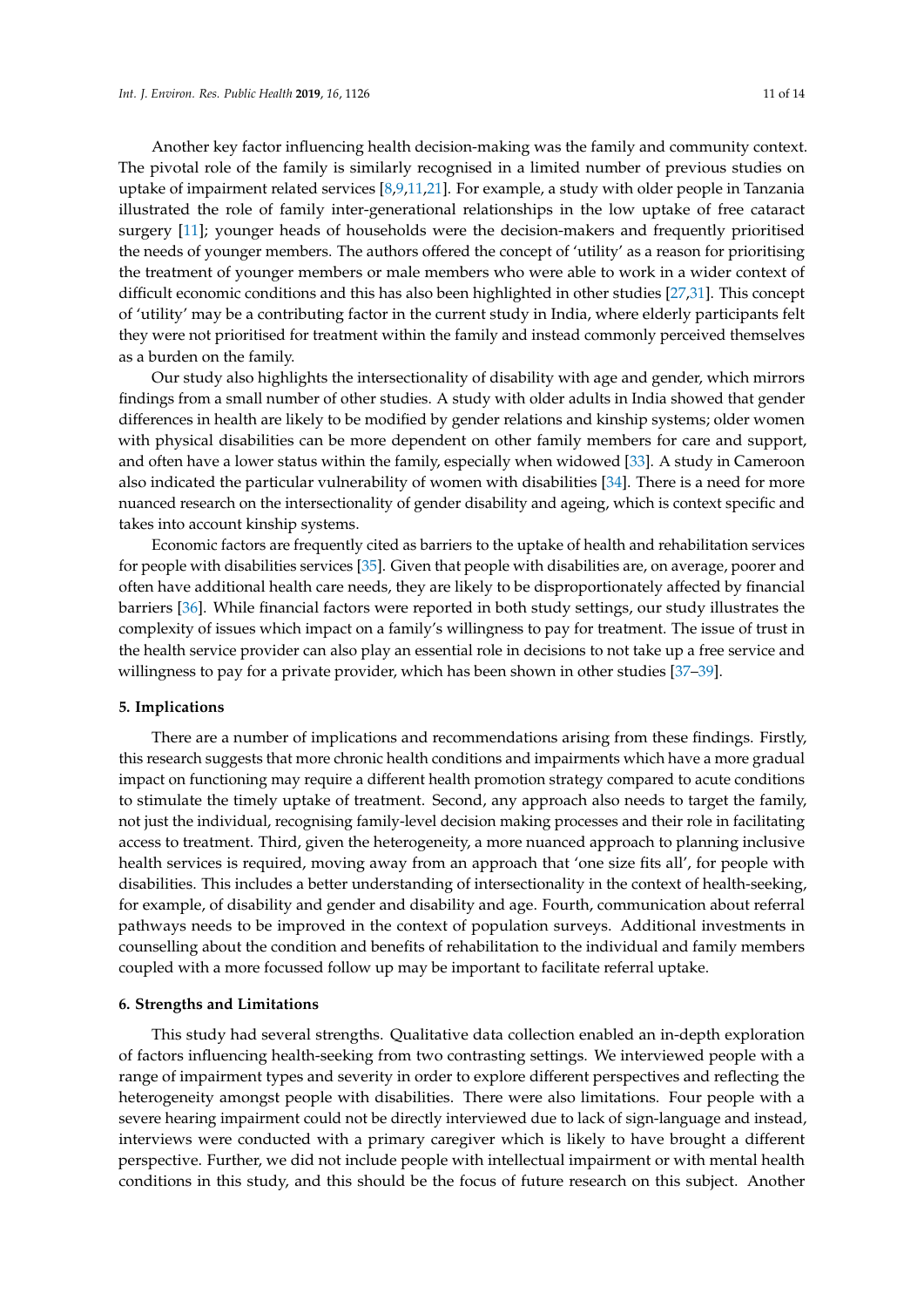potential limitation was the role of the political context in India at the time of the field work when an increase in disability allowance was a possible outcome of the State election and concerns among participants about their eligibility to this improved allowance may have affected their responses. There is also a need to have more policy and system-level research to better understand barriers on the supply side, in order to provide a more coherent picture of both demand and supply-side factors. This should include an understanding of the role that the NGO sector, including faith-based organisations, play, given they are often a key player in the provision of health rehabilitation services in many low-income settings.

# **7. Conclusions**

This study illustrates the importance of understanding the lived realities of people's lives when addressing the right of people with disabilities to access the highest standard of healthcare. In line with the ICF, the interaction of environmental and personal factors with the impairment, and their levels of participation and inclusion in communities, all contribute to decisions to take up services. To ensure that people with disabilities are not left behind, this study highlights the need for a multi-faceted and contextual response, applying a gender lens.

**Author Contributions:** Cameroon: Conceptualisation, M.Z., I.M., Methodology, M.Z., I.M.; Analysis, M.Z., Supervision, S.P., Project Administration J.O. India: Conceptualisation, M.Z., I.M., Methodology, M.Z., N.K., I.M., Analysis, M.Z., N.K., Supervision, S.P., Project Administration N.K. Writing—Original Draft Preparation, M.Z.; Writing—Review and Editing, M.Z., S.P., I.M., N.K., J.O., G.V.

Funding: "This research was funded by Christoffel Blinden Mission (CBM, [www.cbm.org\)](www.cbm.org) under an overall research contract between CBM and the London School of Hygiene & Tropical Medicine (LSHTM).

**Acknowledgments:** In Cameroon, many thanks to Violette Tamo, Cynthia Eno and Mabel Ngam who provided were translators, logisticians and research assistants in Cameroon. In India, many thanks to Jayanthi Sagar (Research Assistant) and Praveen Veluvolu (Translation and Transcription).

**Conflicts of Interest:** The authors declare no conflict of interest.

# **References**

- <span id="page-11-0"></span>1. WHO; World Bank. *World Report on Disability*; WHO: Geneva, Switzerland, 2011; Available online: [http:](http://www.who.int/disabilities/world_report/2011/en/index.html) [//www.who.int/disabilities/world\\_report/2011/en/index.html](http://www.who.int/disabilities/world_report/2011/en/index.html) (accessed on 23 March 2018).
- <span id="page-11-1"></span>2. United Nations. The UN Convention on the Rights of Persons with Disabilities. Available online: [https://www.un.org/development/desa/disabilities/convention-on-the-rights-of-persons-with](https://www.un.org/development/desa/disabilities/convention-on-the-rights-of-persons-with-disabilities/convention-on-the-rights-of-persons-with-disabilities-2.html)[disabilities/convention-on-the-rights-of-persons-with-disabilities-2.html](https://www.un.org/development/desa/disabilities/convention-on-the-rights-of-persons-with-disabilities/convention-on-the-rights-of-persons-with-disabilities-2.html) (accessed on 4 September 2013).
- <span id="page-11-2"></span>3. Mactaggart, I.; Kuper, H.; Murthy, G.; Sagar, J.; Oye, J.; Polack, S. Assessing health and rehabilitation needs of people with disabilities in Cameroon and India. *Disabil. Rehabil.* **2016**, *38*, 1757–1764. [\[CrossRef\]](http://dx.doi.org/10.3109/09638288.2015.1107765)
- <span id="page-11-3"></span>4. World Health Organization. *The World Health Report 2000: Health Systems: Improving Performance*; World Health Organization: Geneva, Switzerland, 2000.
- <span id="page-11-4"></span>5. Gudlavalleti, M.V.S.; John, N.; Allagh, K.; Sagar, J.; Kamalakannan, S.; Ramachandra, S.S. Access to health care and employment status of people with disabilities in South India, the SIDE (South India Disability Evidence) study. *BMC Public Health* **2014**, *14*, 1125. [\[CrossRef\]](http://dx.doi.org/10.1186/1471-2458-14-1125) [\[PubMed\]](http://www.ncbi.nlm.nih.gov/pubmed/25361570)
- <span id="page-11-5"></span>6. United Nations. Sustainable Development Goals. Available online: [https://sustainabledevelopment.un.](https://sustainabledevelopment.un.org/sdgs) [org/sdgs](https://sustainabledevelopment.un.org/sdgs) (accessed on 15 March 2017).
- <span id="page-11-6"></span>7. Hashemi, G.; Kuper, H.; Wickenden, M. SDGs, Inclusive Health and the path to Universal Health Coverage. Disability and The Global South. *Disabil. Glob. South* **2017**, *4*, 1088–1111.
- <span id="page-11-7"></span>8. Bedford, J.; Mackey, S.; Parvin, A.; Muhit, M.; Murthy, G. Reasons for non-uptake of referral: Children with disabilities identified through the Key Informant Method in Bangladesh. *Disabil. Rehabil.* **2013**, *35*, 2164–2170. [\[CrossRef\]](http://dx.doi.org/10.3109/09638288.2013.770927) [\[PubMed\]](http://www.ncbi.nlm.nih.gov/pubmed/23480675)
- <span id="page-11-8"></span>9. Bronsard, A.; Geneau, R.; Shirima, S.; Courtright, P.; Mwende, J. Why are children brought late for cataract surgery? Qualitative findings from Tanzania. *Ophthalmic Epidemiol.* **2008**, *15*, 383–388. [\[CrossRef\]](http://dx.doi.org/10.1080/09286580802488624) [\[PubMed\]](http://www.ncbi.nlm.nih.gov/pubmed/19065431)
- 10. Eriksen, J.R.; Bronsard, A.; Mosha, M.; Carmichael, D.; Hall, A.; Courtright, P. Predictors of poor follow-up in children that had cataract surgery. *Ophthalmic Epidemiol.* **2006**, *13*, 237–243. [\[CrossRef\]](http://dx.doi.org/10.1080/09286580600672213)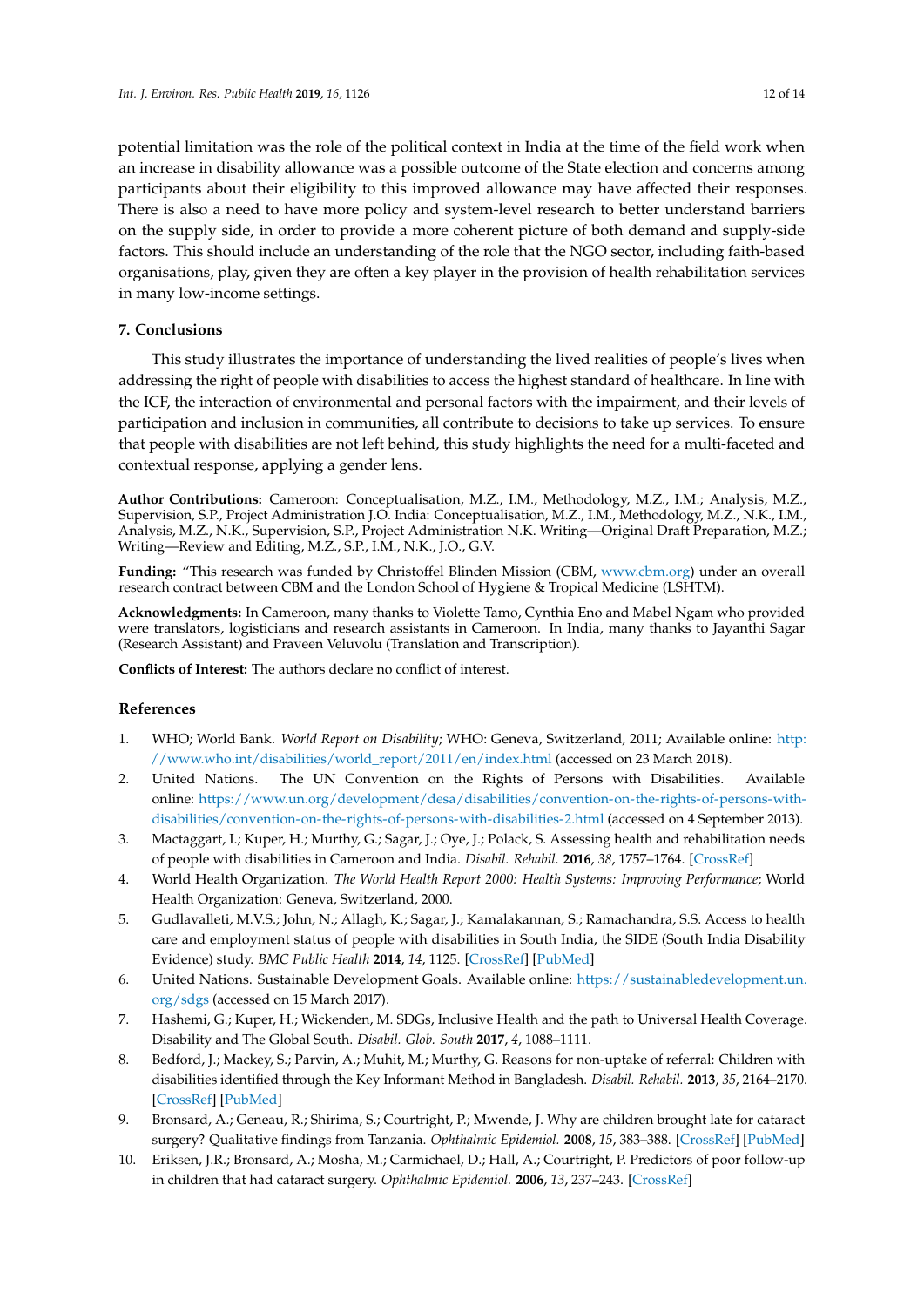- <span id="page-12-18"></span>11. Geneau, R.; Lewallen, S.; Bronsard, A.; Paul, I.; Courtright, P. The social and family dynamics behind the uptake of cataract surgery: Findings from Kilimanjaro region, Tanzania. *Br. J. Ophthalmol.* **2005**, *89*, 1399–1402. [\[CrossRef\]](http://dx.doi.org/10.1136/bjo.2005.075572) [\[PubMed\]](http://www.ncbi.nlm.nih.gov/pubmed/16234438)
- <span id="page-12-0"></span>12. Melese, M.; Alemayehu, W.; Friedlander, E.; Courtright, P. Indirect costs associated with accessing eye care services as a barrier to service use in Ethiopia. *Trop. Med. Int. Health* **2004**, *9*, 426–431. [\[CrossRef\]](http://dx.doi.org/10.1111/j.1365-3156.2004.01205.x) [\[PubMed\]](http://www.ncbi.nlm.nih.gov/pubmed/14996373)
- <span id="page-12-1"></span>13. McLeroy, K.R.; Bibeau, D.; Steckler, A.; Glanz, K. An ecological perspective on health promotion programs. *Health Educ. Q.* **1988**, *15*, 351–377. [\[CrossRef\]](http://dx.doi.org/10.1177/109019818801500401)
- <span id="page-12-2"></span>14. UNICEF. Understanding the Social Ecological Model (SEM) and Communication for Development\_Module 1. Available online: [https://webcache.googleusercontent.com/search?q=cache:9Rp1BgpBAeoJ:https://www.](https://webcache.googleusercontent.com/search?q=cache:9Rp1BgpBAeoJ:https://www.unicef.org/cbsc/files/Module_1_-_MNCHN_C4D_Guide.docx+&cd=9&hl=en&ct=clnk&gl=lk) [unicef.org/cbsc/files/Module\\_1\\_-\\_MNCHN\\_C4D\\_Guide.docx+&cd=9&hl=en&ct=clnk&gl=lk](https://webcache.googleusercontent.com/search?q=cache:9Rp1BgpBAeoJ:https://www.unicef.org/cbsc/files/Module_1_-_MNCHN_C4D_Guide.docx+&cd=9&hl=en&ct=clnk&gl=lk) (accessed on 7 December 2017).
- <span id="page-12-3"></span>15. World Health Organization. International Classification of Functioning, Disability and Health. 2001. Available online: <http://www.who.int/classifications/icf/en/> (accessed on 16 August 2013).
- <span id="page-12-4"></span>16. United Nations Development Programme. *UNDP, Human Development Report 2016: Human Development for Everyone*; UNDP: New York, NY, USA, 2016.
- <span id="page-12-5"></span>17. World Bank. World Bank Data Bank. Available online: <https://databank.worldbank.org> (accessed on 15 March 2019).
- <span id="page-12-6"></span>18. Mactaggart, I.; Kuper, H.; Murthy, G.; Oye, J.; Polack, S. Measuring Disability in Population Based Surveys: The Interrelationship between Clinical Impairments and Reported Functional Limitations in Cameroon and India. *PLoS ONE* **2016**, *11*, e0164470. [\[CrossRef\]](http://dx.doi.org/10.1371/journal.pone.0164470)
- <span id="page-12-7"></span>19. Sabha, L.; No, U.Q. Government of india ministry of home affairs. *SSB* **2005**, *78402*, 1–52.
- <span id="page-12-8"></span>20. Green, J.; Thorogood, N. *Qualitative Methods for Health Research*, 2nd ed.; Sage: London, UK, 2009.
- <span id="page-12-9"></span>21. Maloni, P.K.; Despres, E.R.; Habbous, J.; Primmer, A.R.; Slatten, J.B.; Gibson, B.E.; Landry, M.D. Perceptions of disability among mothers of children with disability in Bangladesh: Implications for rehabilitation service delivery. *Disabil. Rehabil.* **2010**, *32*, 845–854. [\[CrossRef\]](http://dx.doi.org/10.3109/09638280903326063) [\[PubMed\]](http://www.ncbi.nlm.nih.gov/pubmed/20131951)
- 22. Colvin, C.J.; Smith, H.J.; Swartz, A.; Ahs, J.W.; de Heer, J.; Opiyo, N.; Kim, J.C.; Marraccini, T.; George, A. Understanding careseeking for child illness in sub-Saharan Africa: A systematic review and conceptual framework based on qualitative research of household recognition and response to child diarrhoea, pneumonia and malaria. *Soc. Sci. Med.* **2013**, *86*, 66–78. [\[CrossRef\]](http://dx.doi.org/10.1016/j.socscimed.2013.02.031)
- 23. Geneau, R.; Massae, P.; Courtright, P.; Lewallen, S. Using qualitative methods to understand the determinants of patients' willingness to pay for cataract surgery: A study in Tanzania. *Soc. Sci. Med.* **2008**, *66*, 558–568. [\[CrossRef\]](http://dx.doi.org/10.1016/j.socscimed.2007.09.016) [\[PubMed\]](http://www.ncbi.nlm.nih.gov/pubmed/18006201)
- <span id="page-12-10"></span>24. Nesbitt, R.; Mackey, S.; Kuper, H.; Muhit, M.; Murthy, G. Predictors of referral uptake in children with disabilities in Bangladesh-Exploring barriers as a first step to improving referral provision. *Disabil. Rehabil.* **2012**, *34*, 1089–1095. [\[CrossRef\]](http://dx.doi.org/10.3109/09638288.2011.634943)
- <span id="page-12-11"></span>25. Bright, T.; Mulwafu, W.; Thindwa, R.; Zuurmond, M.; Polack, S. Reasons for low uptake of referrals to ear and hearing services for children in Malawi. *PLoS ONE* **2017**, *12*, e0188703. [\[CrossRef\]](http://dx.doi.org/10.1371/journal.pone.0188703) [\[PubMed\]](http://www.ncbi.nlm.nih.gov/pubmed/29261683)
- <span id="page-12-12"></span>26. Wilbur, J.; Bright, T.; Mahon, T.; Hameed, S.; Torondel, B.; Mulwafu, W.; Kuper, H.; Polack, S. Developing Behaviour Change Interventions for Improving Access to Health and Hygiene for People with Disabilities: Two Case Studies from Nepal and Malawi. *Int. J. Environ. Res. Public Health* **2018**, *15*, 2746. [\[CrossRef\]](http://dx.doi.org/10.3390/ijerph15122746)
- <span id="page-12-13"></span>27. Hosain, G.M.; Chatterjee, N. Health-care utilization by disabled persons: A survey in rural Bangladesh. *Disabil. Rehabil.* **1998**, *20*, 337–345. [\[CrossRef\]](http://dx.doi.org/10.3109/09638289809166091) [\[PubMed\]](http://www.ncbi.nlm.nih.gov/pubmed/9664192)
- <span id="page-12-14"></span>28. Fletcher, A.E.; Donoghue, M.; Devavaram, J.; Thulasiraj, R.; Scott, S.; Abdalla, M.; Shanmugham, C.; Murugan, P.B. Low uptake of eye services in rural India: A challenge for programs of blindness prevention. *Arch. Ophthalmol.* **1999**, *117*, 1393–1399. [\[CrossRef\]](http://dx.doi.org/10.1001/archopht.117.10.1393) [\[PubMed\]](http://www.ncbi.nlm.nih.gov/pubmed/10532449)
- <span id="page-12-15"></span>29. Lee, L.; Ramke, J.; Blignault, I.; Casson, R.J. Changing barriers to use of eye care services in Timor-Leste: 2005 to 2010. *Ophthalmic Epidemiol.* **2013**, *20*, 45–51. [\[CrossRef\]](http://dx.doi.org/10.3109/09286586.2012.742551) [\[PubMed\]](http://www.ncbi.nlm.nih.gov/pubmed/23350555)
- <span id="page-12-16"></span>30. Lane, S.D.; Mikhail, B.I.; Reizian, A.; Courtright, P.; Marx, R.; Dawson, C.R. Sociocultural aspects of blindness in an Egyptian delta hamlet: Visual impairment vs. visual disability. *Med. Anthropol.* **1993**, *15*, 245–260. [\[CrossRef\]](http://dx.doi.org/10.1080/01459740.1993.9966093) [\[PubMed\]](http://www.ncbi.nlm.nih.gov/pubmed/8114621)
- <span id="page-12-17"></span>31. Rotchford, A.; Rotchford, K.; Mthethwa, L.; Johnson, G. Reasons for poor cataract surgery uptake–a qualitative study in rural South Africa. *Trop. Med. Int. Health* **2002**, *7*, 288–292. [\[CrossRef\]](http://dx.doi.org/10.1046/j.1365-3156.2002.00850.x)